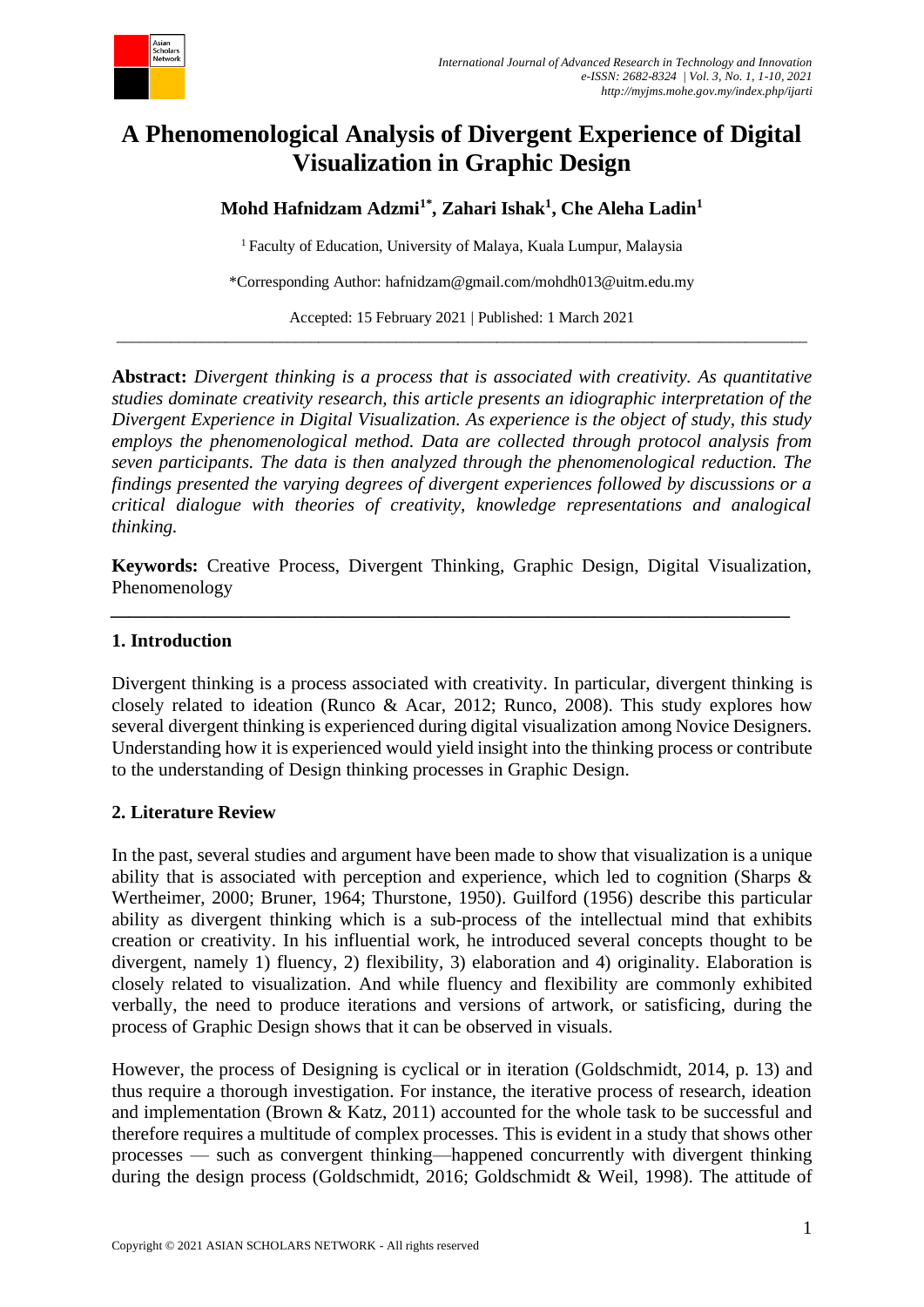

'satisficing' or the search for optimum solutions (Simon, 2001), and going back and forth between problem and solutions spaces shows that cognitively, Design is historical (Dasgupta, 2019). This means that separating the processes of Design, each with its own objectives will not yield a holistic account of its creative process. Although nomothetic or quantitative studies, which dominates creativity research (Long, 2014), an idiographic understanding of these processes can provide a description on how it is 'lived' and thus provides insights that are transferable (Lincoln & Guba, 2006).

Therefore, this article presents a different approach in studying divergent thinking in Design by looking at how it is experienced, and thus an idiographic account of the creative process in Graphic Design. Suggestions of an idiographic study of Design has been encouraged in particular through the lens of phenomenology due to its philosophical tradition and position of experience as an object of study (Giorgi, 2009).

# **3. Method**

A Phenomenological study is often motivated by broad questions (Moustakas, 2010). The question that this study attempts to answer is: How divergent thinking is experienced during the process of digital visualization in Graphic Design? to answer this question, data is collected from seven novice designers or undergraduates of a Graphic Design course in a public university in Malaysia. Data are collected through protocol analysis by way of concurrent and retrospective probing (Ericsson & Simon, 1980) that is common in Design research (Goldschmidt, 2014, p. 37). Participants are given graphic design tasks with the use of Computer Graphics Technology such as Adobe Illustrator and Adobe Photoshop, to call forth the divergent process into 'being', or in simpler terms to elicit divergent responses that include ideational fluency, flexibility and elaboration. Data are verbalized by the participants, audiorecorded and transcribed.

This study uses Giorgi's (2009)method of descriptive phenomenological analysis. It is a phenomenological reduction that includes several steps. The steps are 1) reading for the sense as a whole, 2) identify units of meaning, 3) variations of the meaning units with psychological dimensions, and 4) the description of the general structure of the experience.

# **4. Findings**

The findings will be presented according to the steps of analysis. Therefore, the order of the findings is reported in the sequence of 1) the summary of the experience, 2) thematic analysis, 3) the psychological meaning of themes, and 4) the constituents of the psychological structure of experience.

# **4.1 Summary of experience**

It is crucial for a phenomenological analysis to be described through experience. To summarize each of the participants' experience will produce a lengthy article. Therefore, all of the participants' experience is summarized in this section. The summary is retold in the paragraph below.

The experience of divergence in digital visualization is a process of transforming symbolic ideas into figural representation. All of the participant experience visualization in varying degrees; It is experienced when ideas are fluently produced on the mind by recalling concepts that pertain to visuals (1). When ideas are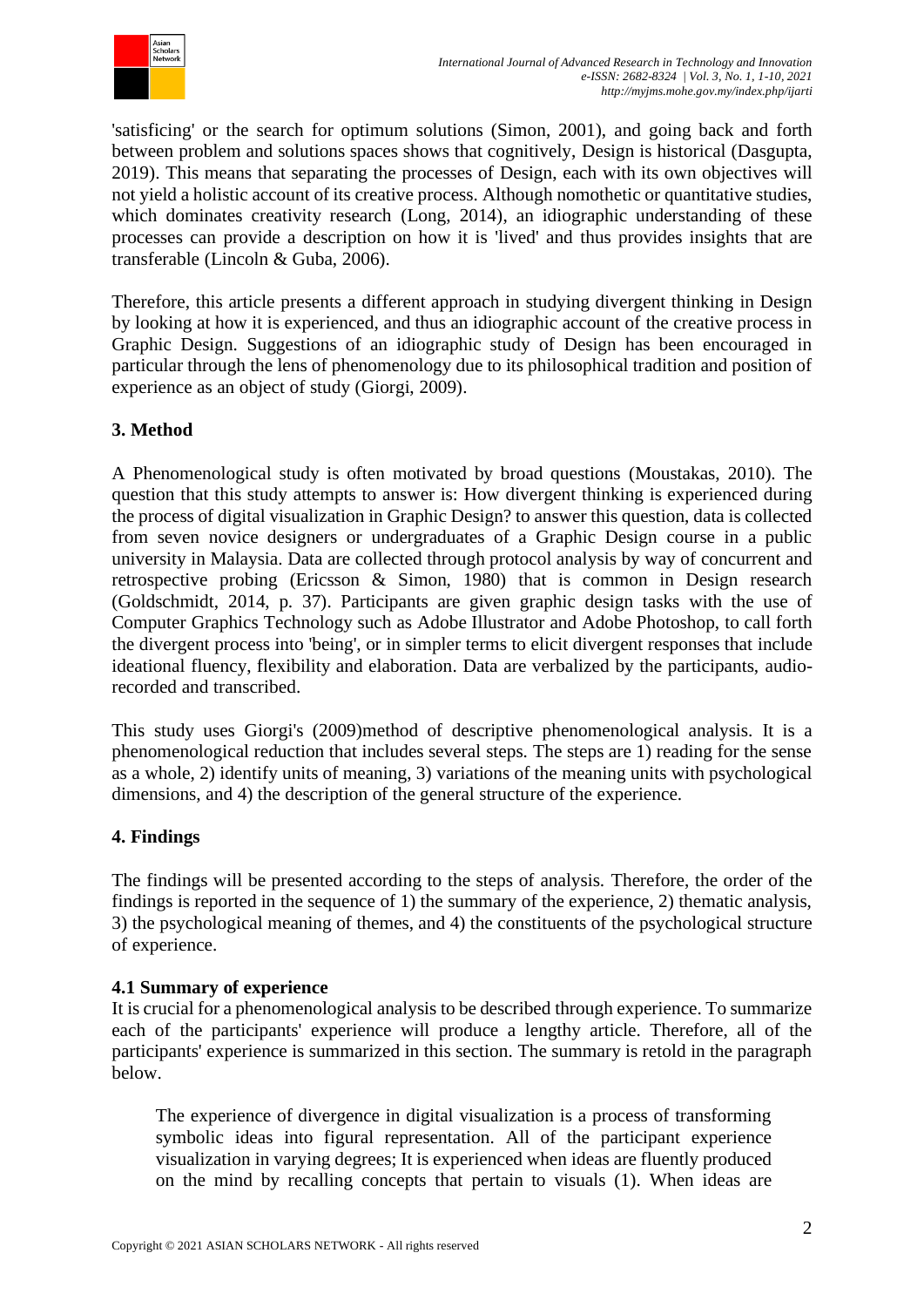

decided, it is elaborated and refined, and thus creates several iterations with the addition of newer concepts to complement the visual whole (2). Technical skills are required in elaboration, and in some sense, it is experienced with conceptual skills as a benchmarking procedure to seek appropriateness (3). Elaboration is also experienced independently from concepts, and this can signify the process of achieving completion or fixation (4).

From the summary above, this study has identified four varying degrees of experience that forms several themes namely: 1) fluency through conceptual mapping, 2) Fluency and elaboration through concepts and skills, 3) Elaboration based on skills and concepts, and 4) elaboration based on skills.

## **4.2 Thematic analysis**

The previous section has identified the themes found in the data. Each of the themes is not an isolated event but instead happens along the process of digital visualization. This means that each of the participants' experienced at least one, or all of the themes presented to a varying degree. The analysis of these themes is shown in the next subsections.

## **4.2.1 Theme 1: Fluency through conceptual mapping**

From the data, it is revealed that fluency is a result of a combination of concepts. When problems of a design task are given, it stimulates the participants' ability to recall concepts from memory or encourage the search for information on various sources such as the internet. Concepts can be abstract or concrete and are used to inform the participants on what they should elaborate. Concepts are used in combinations, in which it is controlled by a larger superordinate structure or a visual whole.

*I: Can you tell me about your idea? P2: Earlier in the process I try to convey the concept of Cubism I: Ok P2: And after a while, it looks similar to a video game that I have played. And then I intentionally make it look realistic so that the message will be straightforward. ….*

*I: So… the video game that you played… what was it? P2: The game had an apocalyptic theme*

The vignette above shows that during the design process, P2 fluently states several concepts such as *'cubism'*, inspiration from playing games, and how the game had an *'apocalyptic'* visual theme. 'Cubism' in particular, is a concrete concept that provides explicit visual attributes. 'apocalyptic' on the other end is abstract and is recalled solely from his experience of video games. This means that the characteristics of an *'apocalyptic'* visual style are based on P2's own interpretation. From this brief vignette, we can see that P2 at that moment produce ideas by recalling 'cubism' with his own concept of 'apocalyptic' for his artwork. These two concepts are combined to form a visual whole or a larger superordinate structure. This process of ideation occurs at a symbolic level.

#### **4.2.2 Theme 2: Fluency and elaboration through concept and skills**

Another feature of the divergent experience is ideation produced through elaboration. This often involves the retrieval of concepts and skills. In this particular theme, ideas are produced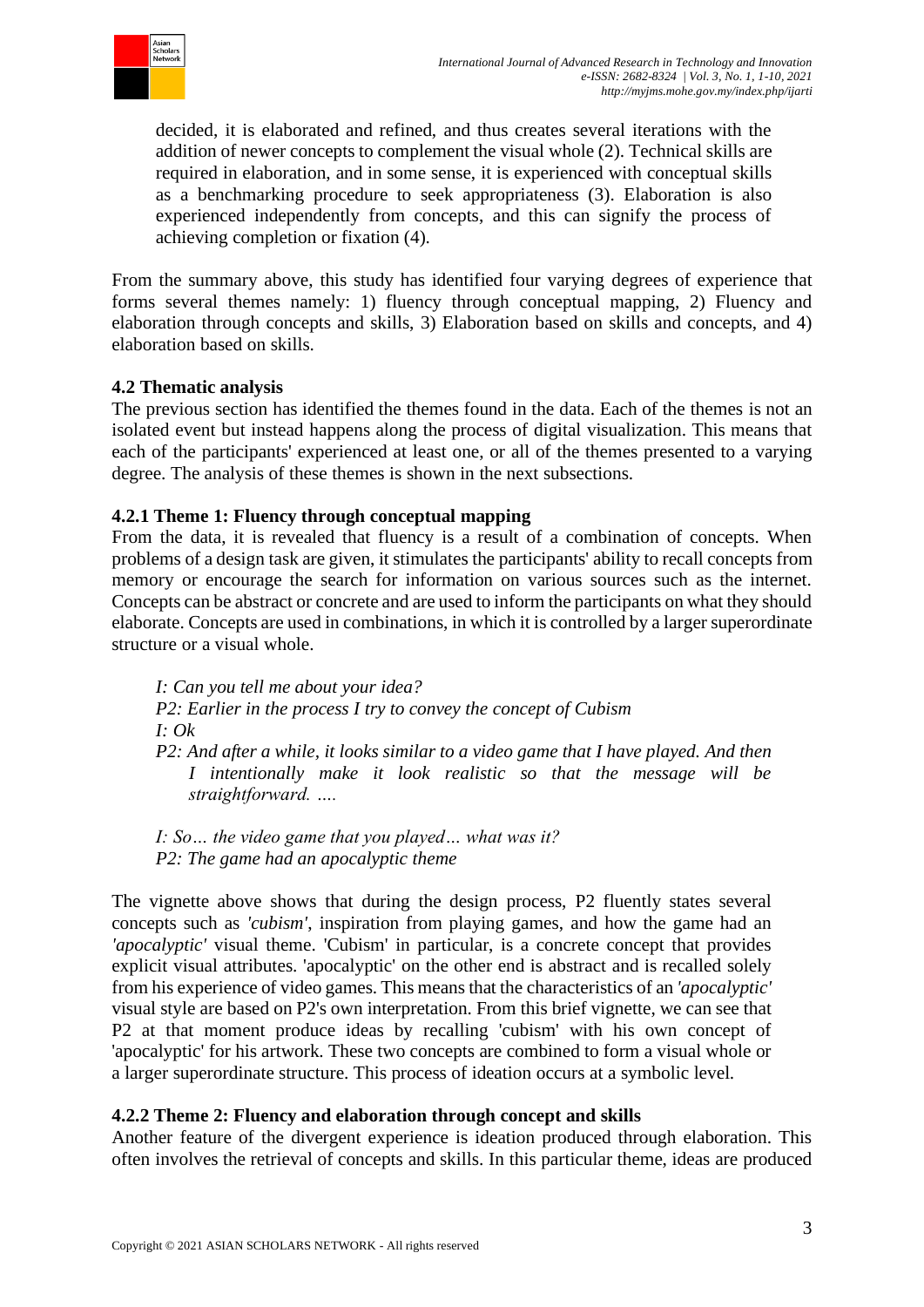

after the participants reflect on their produced artwork. This means that unlike the previous theme, this theme happens after or during elaboration.

*P3: I want to do 'semi-details… I: What do you mean by 'semi-details'? P3: Like details in the shapes…my concept is, I don't want it to be too realistic I: Too realistic? P3: Yes… I: So… can you explain more on the details? P3: It's like…I tried to do a bit of 'hatching'… …. I: do you really need to do it like that? P3: I'm afraid that if I didn't, viewers would not understand the visual object… that's the reason*

From the vignette above, P3 mentioned the incorporation of *'semi-details'* through the technique of *'hatching'* on a visual object. The reason for that is to avoid the artwork to become *'too realistic'*. From this instance, we can see that all of the concepts recalled (semi-details, too realistic) are abstract and used as a benchmark while reflecting on the artwork. Moreover, both concepts are implemented or elaborated through the technique of 'hatching'. All of these concepts and skill are combined to provide a visual that is not 'too realistic'. This is an example of ideas produced as a result of elaboration. When ideas are implemented after specific elaborative procedures through skills, the generated artwork gives room for reflection. And at times results in the evolution of the artwork into a newer version or categories which is akin to *ideational flexibility*. Therefore, this ensures that ideas are produced are appropriate.

#### **4.2.3 Theme 3: Elaboration based on concepts and skills**

This theme is similar to theme 2; however, it is discussed separately as this theme had a minimal activity that exhibits ideational fluency. This means that the retrieval of concepts such as in theme 1 and 2 rarely occur. Often times, ideas are sourced from ready-made sources from the internet. Below is a vignette that exemplifies this theme.

*I: Is this image common? P4: image?... I: Can you tell me…among all of the images(ready-made image), why did you choose this particular one? P4: When I browse the internet for images, I sensed that not a lot of it is original…so I tried to create my own style. I: Is this the reason why you placed the images on the canvas? P4:Yes… to view the styles…For instance such as this one, it is much more complex(to be done)…and this one, it seems the strokes are thicker… ….*

*I: You seem to take a lot of time doing this Design? P4: Usually, it will take a longer time… I feel lost a bit… I: Did you know the reason? P4: I'm not sure…*

The vignette above illustrates the elaboration procedures of P4. However, P4 seem to understand the concept of originality, much of the time spent on evaluating ready-made images obtained or downloaded from the internet. P4 is also aware of the feeling of being lost despite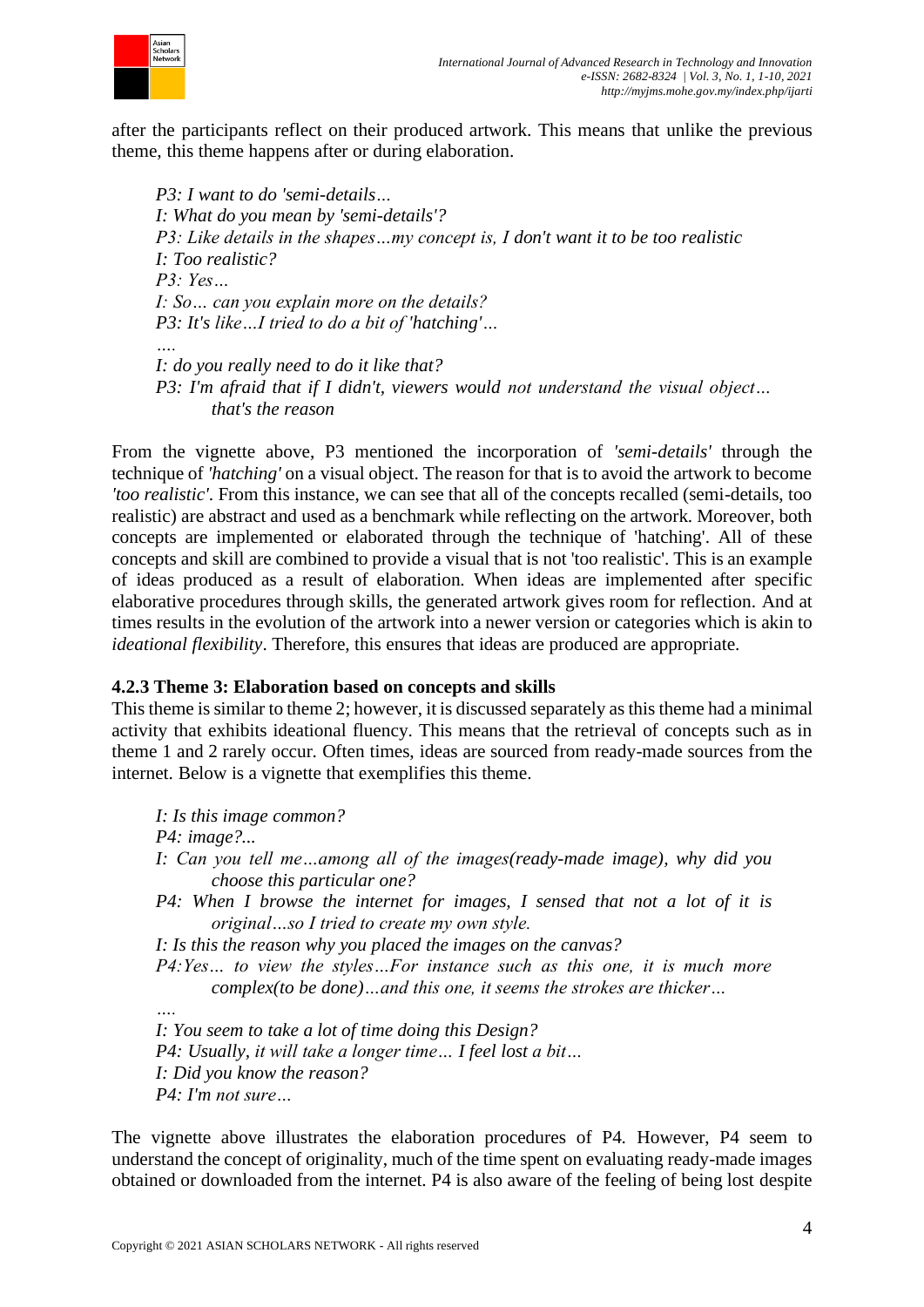

not knowing the reason for it. Ideation is minimal, perhaps due to the improper concepts that dwell on P4's mind. Instead of concepts that pertain to the development of visuals, P4 verbalized vague productive measures such as 'originality' and how the design process 'take a long time'. Moreover, as the probes above show, the lack of conceptual input encourages P4 to evaluate or conform to concepts found in ready-made images. In addition, her evaluation is mainly technical or only related to skills, such as 'thicker strokes' or being 'complex' which is not tied to any concepts related to visuals in further probes.

## **4.2.4 Theme 4: Elaboration based on skills**

This theme only involves skills during elaboration. In one way, skills inspire the creation of new visual objects which concepts can be attached later on

*I: Where did the idea for this artwork come from? What inspires you? P7: What I did was…how would I say it…there are times where I edit points, and I move the object around, and from there I got the idea. I: so it is a different concept then? P4: it's becoming a different concept, similar to the usual visual representation of 'data corruption'.*

From the above, P7 produce a visual object mainly from 'tinkering' on specific skills. P7 mentioned how at times he edits 'points' — a feature of the tools that P4 use to create visual objects — and how he moves the object around while not even mentioning any concepts during this process. Furthermore, the result of the tinkering provides an insight of other visual styles ('data corruption') that P4 recalled. Further probings indicate that 'data corruption' is inspired by a video game that he had played. This illustrates how ideas are produced only with skills, and it is appropriated by attaching concepts after the artwork is done.

On the other end, elaboration solely based on skills or techniques caused the change of ideas in its entirety. Below is a vignette of P5 and the technique called 'double exposure' in.

*I: What's the idea behind the 'double exposure'? P5: Initially, I wanted to fit the text into the illustration…and then I thought…it is a bit hard to do…so I tried double exposure*

*I: Is this the first time you tried 'double exposure'? P5: Yes… it is a technique that I saw in an online design competition.*

For P5, his work is an attempt to conform to technical requirements. Before venturing on 'double exposure', P5 had another idea in mind. But since the concept is hard to implement, he shifted to the 'double exposure' technique as a solution despite being fully aware that it has not been done before. Recalling the technique from an online competition highlights the absence of conceptual justification. Further observation of P5's design process shows a frequent diversion of ideas instead of a constructive and evolutionary design process. Although this can be viewed as a form of divergence (ideational fluency and flexibility), the artwork rarely achieved the desired outcome or achieving towards completion.

#### **4.3 Psychological meaning of themes**

*…*

The previous section presents some of the probes to identify units of meaning. It is evident that within the examples before, the meaning units of the experience of divergent thinking or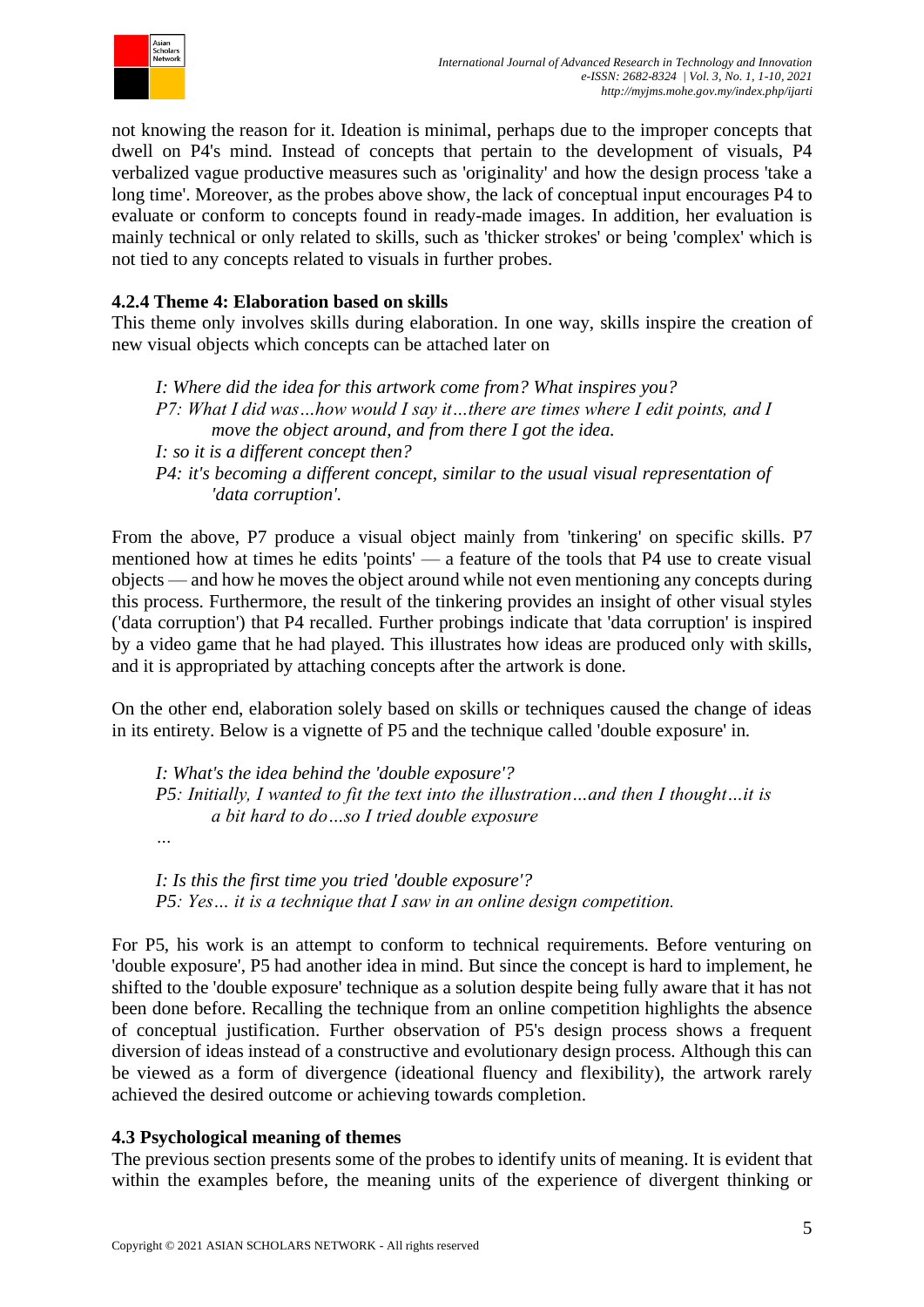

ideation can be broken down into two categories namely 1) the use of concepts, and 2) skills. The table below is a list of words from the data group within these two categories.

|  | Table 1: meaning units revolve around conceptual information(left) and skills(right) |
|--|--------------------------------------------------------------------------------------|
|--|--------------------------------------------------------------------------------------|

| <b>Conceptual</b> |                 | <b>Skills or techniques</b> |  |
|-------------------|-----------------|-----------------------------|--|
| Abstract          | Tools           | Efficiency                  |  |
| Semi-details      | Hatching        | A bit hard to do            |  |
| Original          | Complex         | Longer time                 |  |
| Apocalyptic       | Thick strokes   | Ready-made image            |  |
| Not too realistic | Double exposure |                             |  |
|                   | Editing points  |                             |  |
|                   | objects<br>Move |                             |  |
|                   | around          |                             |  |
|                   |                 |                             |  |

From table 1 above, we can see that the categories of conceptual information and skills had subcategories. On the left side of the table, some concepts are concrete such as *cubism*, *visuals from games*, *realistic* and *data corruption* in which directly informs the participants the manner of visual objects to create. The abstract concept on the other end such as *semi-details*, *original*, *apocalyptic* and *not too realistic* requires interpretation through the combination with other concepts to form a unified visual whole (e.g. Apocalyptic with cubism) or with techniques (e.g. Semi-details with the technique of hatching) to produce figural presentations or visuals to further for reflection. On the right side of table 1 is the knowledge that relates to skills. Participants verbalized skills that are associated with computer tools or describing technical procedures. *Hatching*, *thick strokes*, *editing points*, and *moving objects around* signify creation with the use of tools. *Complex* and *double exposure* represent a group of techniques to achieve a single visual outcome. Skills are also described as associated with efficiency, for instance, the notion of *'a bit hard to do'*, how it took a *'longer time'* and the use of *'ready-made' images* sourced from the internet that provides aid in elaboration.

#### **4.4 The General Psychological Structure**

The previous section demonstrated the reduction of the data through the overall summary, constituents or thematic analysis and the content of its psychological meaning. The findings so far are adequate to provide the general psychological structure of the divergent experience in digital visualization. The structure can be described as follows:

The experience of divergence in digital visualization is a process of using and combining information that is most relevant to the practice of Graphic Design. When ideas are required, conceptual knowledge, either concrete or abstract, is retrieved internally from memory such as experience or from external sources such as the internet. Ideas are produced by firstly going through a symbolic combination between concepts (theme 1). When ideas are symbolically decided upon, elaboration ensues by retrieving technical skills or knowledge to transform symbolic ideas into figural representation on the computer. In this experiential phase of elaboration, other ideas can be produced to complement previous symbolic ideas along with technical skills (theme 2). During elaboration, concepts are also experienced as a benchmarking procedure (theme 3). This means that new ideas are not produced, but rather technical skills are used to complement symbolic ideas. Elaboration is can also be an experience of the domineering of technical skills (theme 4). This is experienced when visualization is working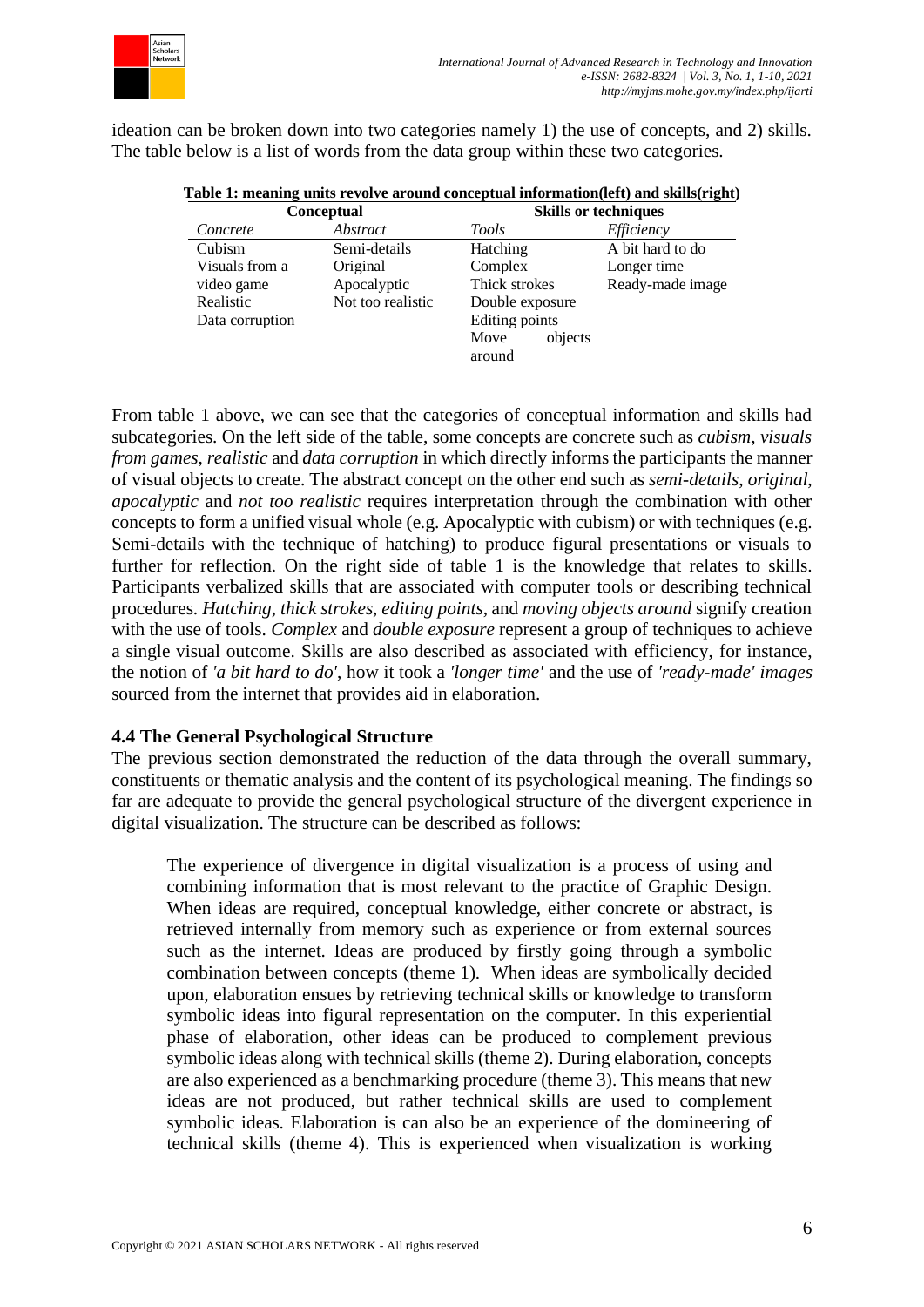

towards completion or can be viewed as a fixation, as at this phase of elaboration, ideas are not produced.

The summary above, it is clear that divergence is experienced through four varying with an underlying conceptual knowledge and technical skills.

## **5. Discussion**

The findings show that the divergent experience consists of ideation fluency, flexibility and elaboration influenced by conceptual and technical skills. In this section, critical dialogue with theories that pertain with the findings is discussed.

Conceptual or technical skills, or sometimes described as declarative and procedural knowledge influence the experience of divergence. This conforms to the model of cognition and creativity, whereby knowledge is one of the main components along with motivation (Runco & Chand, 1995). The use of knowledge found in this study also supports the argument that creativity is domain-specific that require domain-relevant skills (Baer, 2015). In regard to knowledge, declarative or conceptual knowledge plays a larger role in ideational fluency as it paves the way for the mind to think technologically (McCormick, 1997). Furthermore, declarative knowledge allows ideas to be defined accurately (Kirkhart, 2001)and thus informs divergent elaboration tasks. As is seen in the findings, the involvement of conceptual knowledge allows a combination to produce a larger schema that becomes a superordinate structure that corresponds to the visual whole. The dominance of technical or procedural knowledge in elaboration on the other end shows that during the creation of a product —instead of creative thought that is symbolic—the creative process must converge towards the use of Computer Graphic Tools. This is similar with the notion of creativity and constructivism in which, accommodation —the process of adapting assimilated ideas to the environment— is the focus during implementation and the creation of a product (Ayman-Nolley, 1999). In a constructivist sense, the varying degrees of experience might resemble an equilibration process in which the design process is a cycle of assimilation and accommodation. Therefore the findings are consistent with the notion of 'satisficing', and the element of constructive thinking believed to be the values of Design in general (Cross, 1982).

Conceptual or declarative knowledge found in this study resembles an analogical — will be discussed in a later paragraph — and symbolic representation. Symbolic representation preserves extrinsic qualities; in other words, concepts that are abstract which are inherent in its surface but can be represented through different structures in mind. For instance, in producing some participants use abstract concepts as a superordinate structure and define it by adding other concepts (McNamara, 1994). One such example is found in P2 in which the concept of 'Apocalyptic' is a larger symbolic concept that is later reinforced with the concept of 'cubism'.

Procedural or technical knowledge is used to implement ideas during elaboration. The verbalized account of the participant broadly describes knowledge that is closely associated with the tools that they use. It is believed that procedural knowledge is not consciously acquired (Lewicki et al., 1987). The account of *'it is hard to do'*, *'complex'* and require *'a lot of time'* might explain how procedural knowledge is used in predicting technical difficulties. This is because the criteria for each of this verbalized account is not made explicit, despite showing a sense of understanding. This means that it is solely gained from the participants' past experience in designing. The use of procedural knowledge in this study is used mostly after the use or combinations among declarative knowledge. No substantive evidence directly shows or imply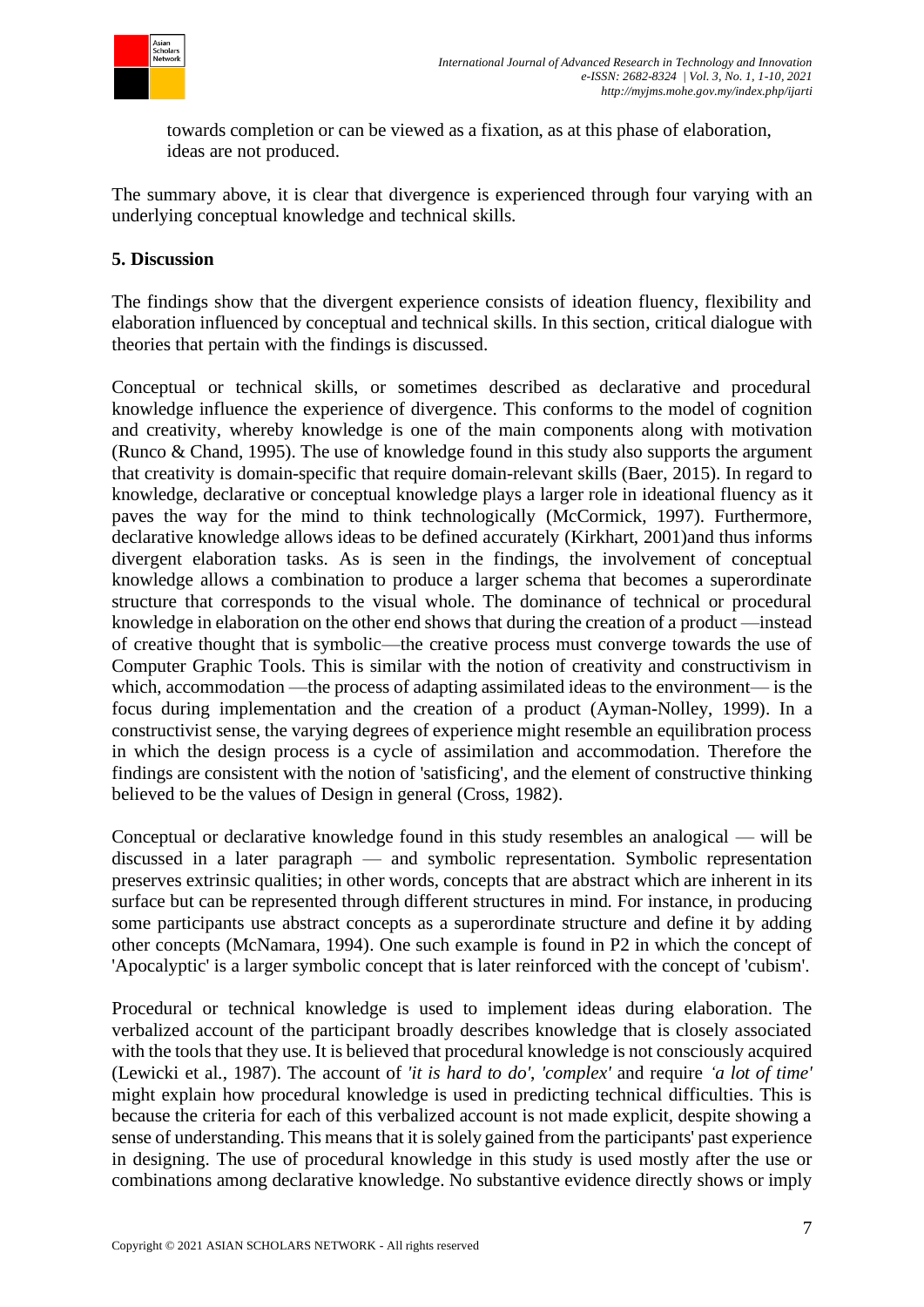

its combination with conceptual or declarative knowledge. Such combinations will occur if procedural knowledge outgrows and evolve into declarative knowledge through an extended period of time (ten Berge & van Hezewijk, 1999). This is an area of interest in design research due to the technical culture of Design, and evidence of the transfer of Procedural knowledge to different tools and technologies among experts (Lang et al. 1991)

As stated before, knowledge, in particular, declarative knowledge is also analogical (McNamara, 1994). This means that it is possible that what underlies the divergent experience is the process of analogical thinking. The combination among concepts and declarative facts, or possibly to a certain extent with an outgrown procedural knowledge is probably a mapping procedure typical of analogical thinking (Holyoak & Thagard, 1995). And numerous studies have shown interests in its influence on various aspects of Design (Jia et al., 2019; Alipur et al., 2017; Choi & Kim, 2017; Casakin, 2010; Dahl & Moreau, 2002). This study supports analogical thinking as a process that underly divergence based on three reasons. Firstly, the retrieval of concepts which are one of the earlier steps of analogical reasoning (Holyoak & Thagard, 1995) which is common in the findings.

Secondly, the reason for analogy is the combinations of concepts to produce a larger structure for a 'visual whole'. This study believed that analogy is obvious as tasks, aims or goals — or in this sense, producing graphic visuals — which are declarative and factual, facilitates the retrieval of concepts for ideation. This represents the induction of schema through analogy facilitated by concrete semantic structures (Gick & Holyoak, 1983). Future studies can investigate if this is the reason for domain specificity of creativity among designers.

Third and finally, the varying degree of experience or themes. It is possible that the different degrees of experience are a response to satisfy analogical constraints (Holyoak & Thagard, 1997). For instance, the use of the ready-made image as aids for elaboration is perhaps constrained by surface similarity (Trench & Minervino, 2015) as it provides explicit visual attributes for the participant to map with symbolic ideas. In addition to surface similarity, the easiness in obtaining ready-made images as guides increases the possibility of an isomorphic or structurally one-to-one mapping (Holyoak & Thagard, 1989) which explain the reason why these sources are approached and the subservient use of conceptual knowledge; as images from the internet provide ideas, the mind shifts its focus towards implementing it instead of analogizing concepts. In addition, analogies can be constrained by pragmatic concerns (Spellman & Holyoak, 1996). The notion of inefficiency and unproductivity such as too *'complex'* or *'hard to do'* signifies an ideal purpose which facilitates the analogical process. Instead of taking an adventurous route in experimenting with various concepts and ideas that sometimes require more significant mental effort or time—Analogy is constrained by the urge for quick completion. The shifting of techniques which influence the change of ideas is also a systematic constraint or systematicity (Clement & Gentner, 1991). In this sense, instead of finding novel solutions, an analogy is facilitated through 'tried and trusted' procedures that have become systems. For instance of P4, in which the use of 'double exposure' —which is a system or a group of procedures— is favoured, as it is a highly regarded technique—or trusted— that is celebrated in online competitions.

# **6. Conclusion**

The findings and discussion described the psychological meaning of divergent experience in digital visualization. Design can be a form of mental synthesis (Kokotovich, 2000), and therefore, it is possible in different types of studies, other processes can be revealed. Future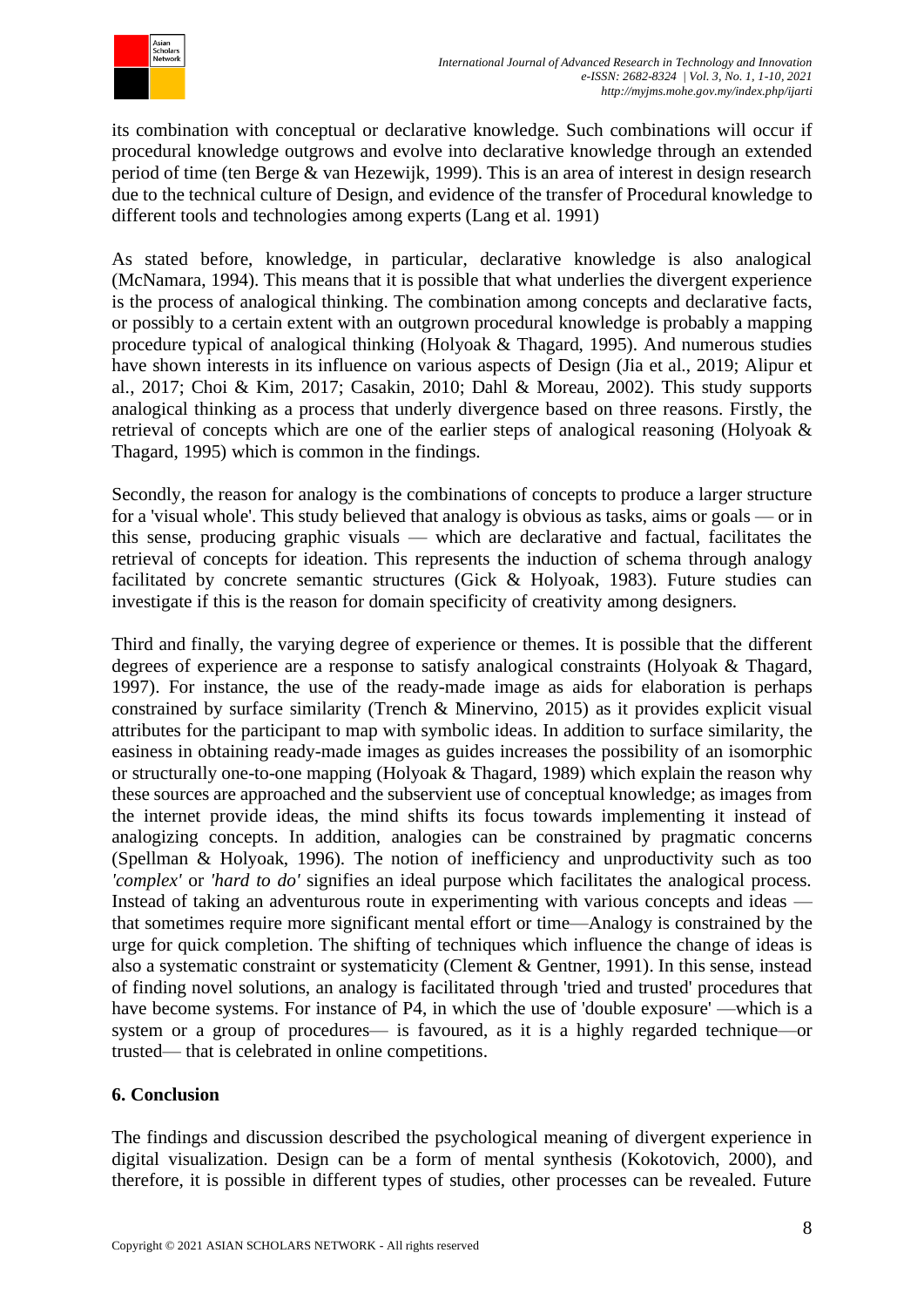

studies are required, especially in providing more evidence of the relationship between analogy and divergent thinking. Its implication can be applied in nurturing creative talents as a comprehensive explanation of the creative process of Design can inform educators to deliver effective thought processes as Design is dominated by a technical culture that utilizes studios and workshops instead of classrooms. In this way, the training of craftmanship can be expanded and perhaps leads to novel innovations.

#### **References**

- Alipur, L., Faizi, M., & Moradi, A. M. (2017). The impact of designers' goals on design-byanalogy. Design Studies, 51, 1-24.
- Ayman-Nolley, S. (1999). A Piagetian perspective on the dialectic process of creativity. Creativity Research Journal, 12(4), 267-275.
- Baer, J. (2015). The importance of domain-specific expertise in creativity. Roeper Review, 37(3), 165-178.
- Brown, T., & Katz, B. (2011). Change by design: How design thinking transforms organizations and inspires innovation. New York, NY: Harper Business.
- Bruner, J. S. (1964). The course of cognitive growth. American Psychologist, 19(1), 1-15.
- Casakin, H. (2010). Visual analogy, visual displays, and the nature of design problems: the effect of practice. Environment and Planning B: Planning and Design, 37, 170-188.
- Choi, H. H., & Kim, M. J. (2017). The effects of analogical and metaphorical reasoning on design thinking. Thinking Skills and Creativity, 23, 29-41.
- Clement, C. A., & Gentner, D. (1991). Systematicity as a selection constraint in analogical mapping. Cognitive Science, 15, 89-132.
- Cross, N. (1982). Designerly ways of knowing. Design Studies, 3(4), 221-227.
- Dahl, D. W., & Moreau, P. (2002). The influence and value of analogical thinking during new product ideation. Journal of Marketing Research, 39(1), 47-60.
- Dasgupta, S. (2019). A cognitive historical approach to creativity. Abingdon, Oxon: Routledge.
- Ericsson, K. A., & Simon, H. A. (1980). Verbal reports as data. Psychological Review, 87(3), 215-251.
- Gick, M. L., & Holyoak, K. J. (1983). Schema induction and analogical transfer. Cognitive Psychology, 15(1), 1-38.
- Giorgi, A. (2009). The descriptive phenomenological method in psychology: A modified Husserlian approach. Pittsburgh, Pa: Duquesne University Press.
- Goldschmidt, G. (2014). Linkography: Unfolding the design process. Cambridge, Mass: The MIT Press.
- Goldschmidt, G. (2016). Linkographic evidence for concurrent divergent and convergent thinking in creative design. Creativity Research Journal, 28(2), 115-122.
- Goldschmidt, G., & Weil, M. (1998). Contents and structure in design reasoning. Design Issues, 14(3), 85-100.
- Guilfrod, J. P. (1956). The structure of intellect. Psychological Bulletin, 53(4), 267-293.
- Holyoak, K. J., & Thagard, P. (1989). Analogical mapping by constraint satisfaction. Cognitive Science, 13, 295-355.
- Holyoak, K. J., & Thagard, P. (1995). Mental Leaps. Cambridge, Mass: MIT Press.
- Holyoak, K. J., & Thagard, P. (1997). The analogical mind. American Psychologist, 52(1), 35- 44.
- Jia, L., Becattini, N., Cascini, G., & Tan, R. (2019). Testing ideation performance on a large set of designers: effects of analogical distance. International Journal of Design Creativity and Innovation.
- Kirkhart, M. (2001). The nature of declarative and nondeclarative knowledge for implicit and